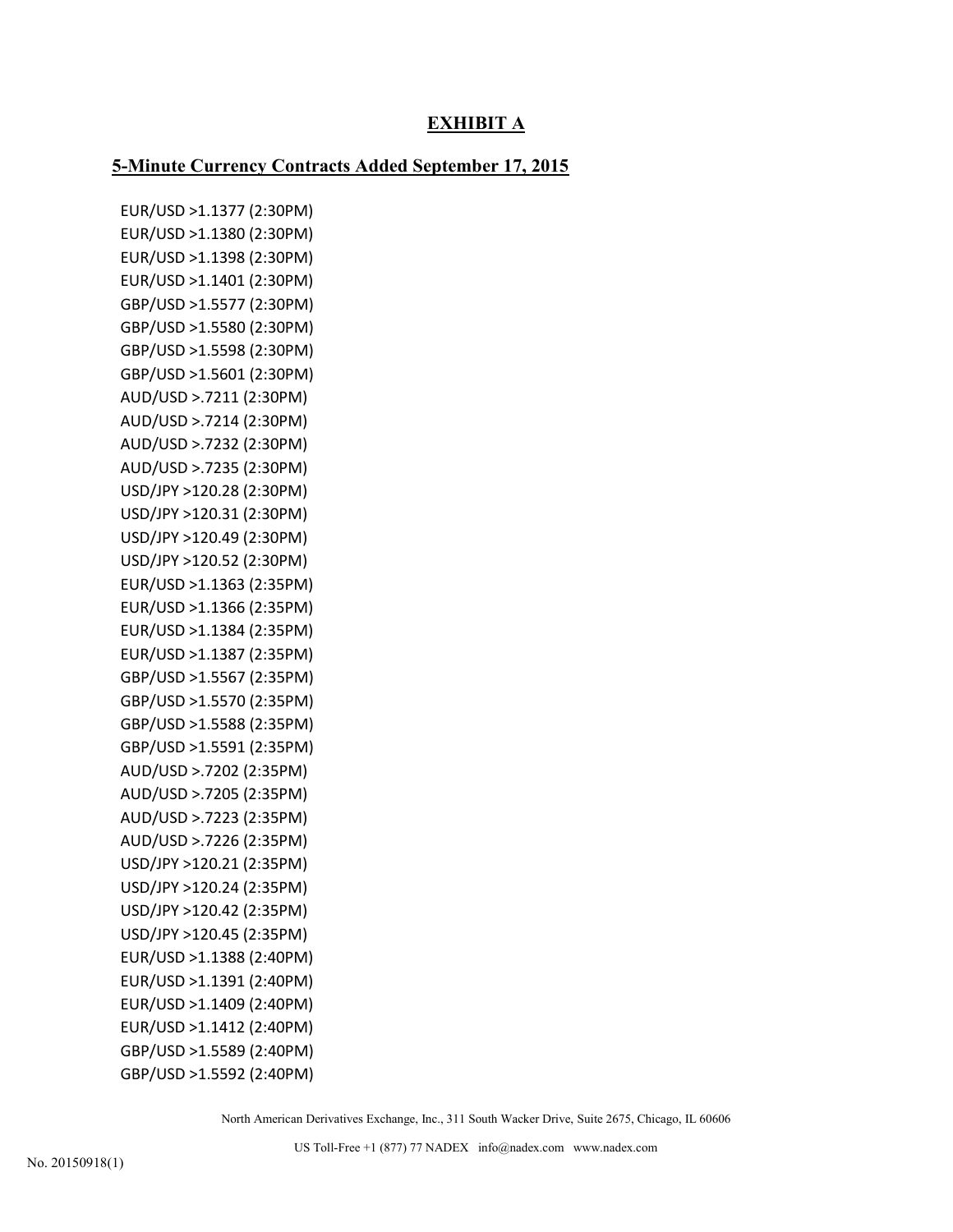GBP/USD >1.5610 (2:40PM) GBP/USD >1.5613 (2:40PM) AUD/USD >.7219 (2:40PM) AUD/USD >.7222 (2:40PM) AUD/USD >.7240 (2:40PM) AUD/USD >.7243 (2:40PM) USD/JPY >120.05 (2:40PM) USD/JPY >120.08 (2:40PM) USD/JPY >120.26 (2:40PM) USD/JPY >120.29 (2:40PM) EUR/USD >1.1379 (2:45PM) EUR/USD >1.1382 (2:45PM) EUR/USD >1.1400 (2:45PM) EUR/USD >1.1403 (2:45PM) GBP/USD >1.5590 (2:45PM) GBP/USD >1.5593 (2:45PM) GBP/USD >1.5611 (2:45PM) GBP/USD >1.5614 (2:45PM) AUD/USD >.7224 (2:45PM) AUD/USD >.7227 (2:45PM) AUD/USD >.7245 (2:45PM) AUD/USD >.7248 (2:45PM) USD/JPY >120.05 (2:45PM) USD/JPY >120.08 (2:45PM) USD/JPY >120.26 (2:45PM) USD/JPY >120.29 (2:45PM) EUR/USD >1.1384 (2:50PM) EUR/USD >1.1387 (2:50PM) EUR/USD >1.1405 (2:50PM) EUR/USD >1.1408 (2:50PM) GBP/USD >1.5603 (2:50PM) GBP/USD >1.5606 (2:50PM) GBP/USD >1.5624 (2:50PM) GBP/USD >1.5627 (2:50PM) AUD/USD >.7236 (2:50PM) AUD/USD >.7239 (2:50PM) AUD/USD >.7257 (2:50PM) AUD/USD >.7260 (2:50PM) USD/JPY >120.06 (2:50PM) USD/JPY >120.09 (2:50PM) USD/JPY >120.27 (2:50PM) USD/JPY >120.30 (2:50PM)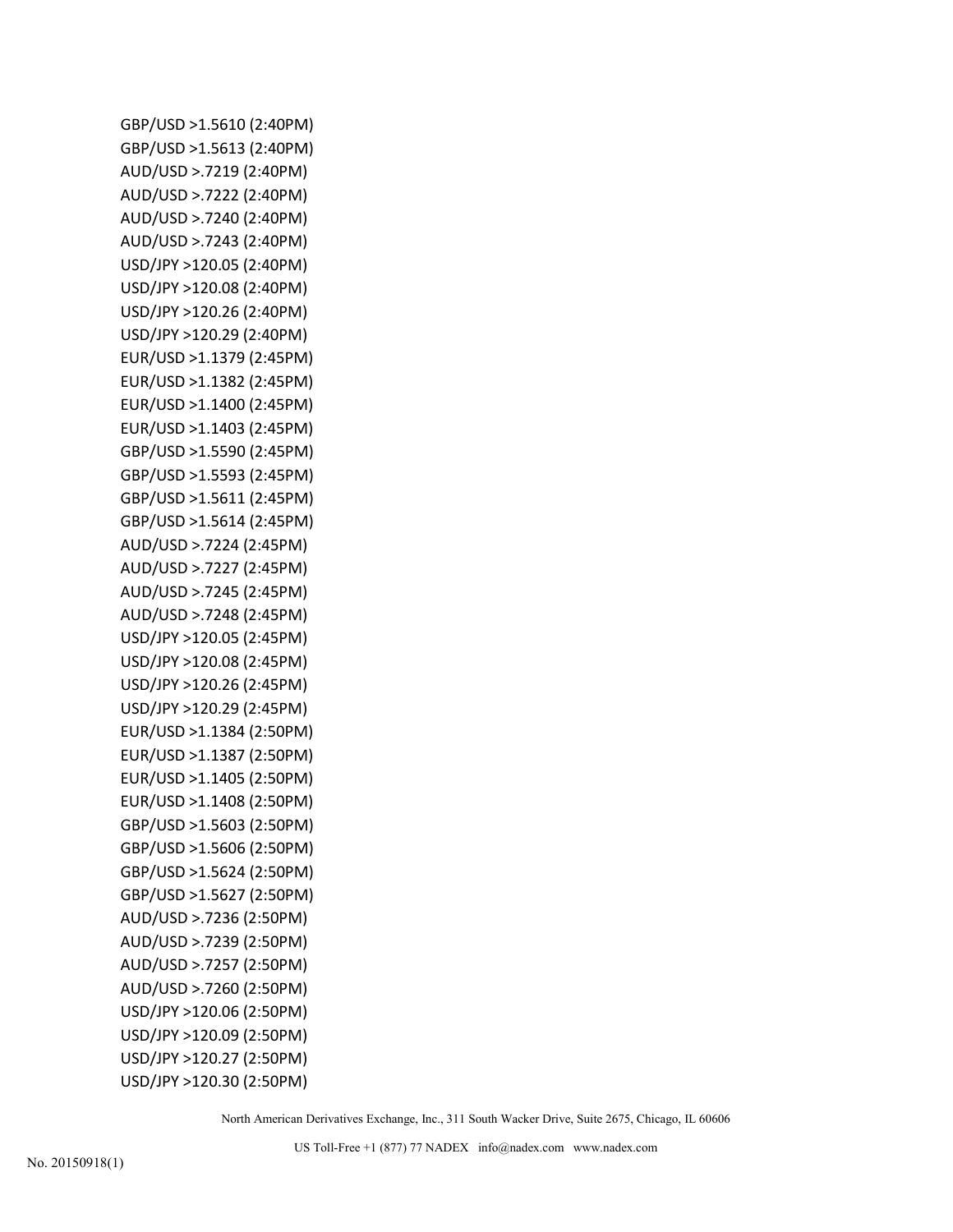EUR/USD >1.1381 (2:55PM) EUR/USD >1.1384 (2:55PM) EUR/USD >1.1402 (2:55PM) EUR/USD >1.1405 (2:55PM) GBP/USD >1.5607 (2:55PM) GBP/USD >1.5610 (2:55PM) GBP/USD >1.5628 (2:55PM) GBP/USD >1.5631 (2:55PM) AUD/USD >.7249 (2:55PM) AUD/USD >.7252 (2:55PM) AUD/USD >.7270 (2:55PM) AUD/USD >.7273 (2:55PM) USD/JPY >120.20 (2:55PM) USD/JPY >120.23 (2:55PM) USD/JPY >120.41 (2:55PM) USD/JPY >120.44 (2:55PM) EUR/USD >1.1386 (3:05PM) EUR/USD >1.1389 (3:05PM) EUR/USD >1.1407 (3:05PM) EUR/USD >1.1410 (3:05PM) GBP/USD >1.5604 (3:05PM) GBP/USD >1.5607 (3:05PM) GBP/USD >1.5625 (3:05PM) GBP/USD >1.5628 (3:05PM) AUD/USD >.7252 (3:05PM) AUD/USD >.7255 (3:05PM) AUD/USD >.7273 (3:05PM) AUD/USD >.7276 (3:05PM) USD/JPY >120.08 (3:05PM) USD/JPY >120.11 (3:05PM) USD/JPY >120.29 (3:05PM) USD/JPY >120.32 (3:05PM) EUR/USD >1.1372 (3:10PM) EUR/USD >1.1375 (3:10PM) EUR/USD >1.1393 (3:10PM) EUR/USD >1.1396 (3:10PM) GBP/USD >1.5595 (3:10PM) GBP/USD >1.5598 (3:10PM) GBP/USD >1.5616 (3:10PM) GBP/USD >1.5619 (3:10PM) AUD/USD >.7235 (3:10PM) AUD/USD >.7238 (3:10PM)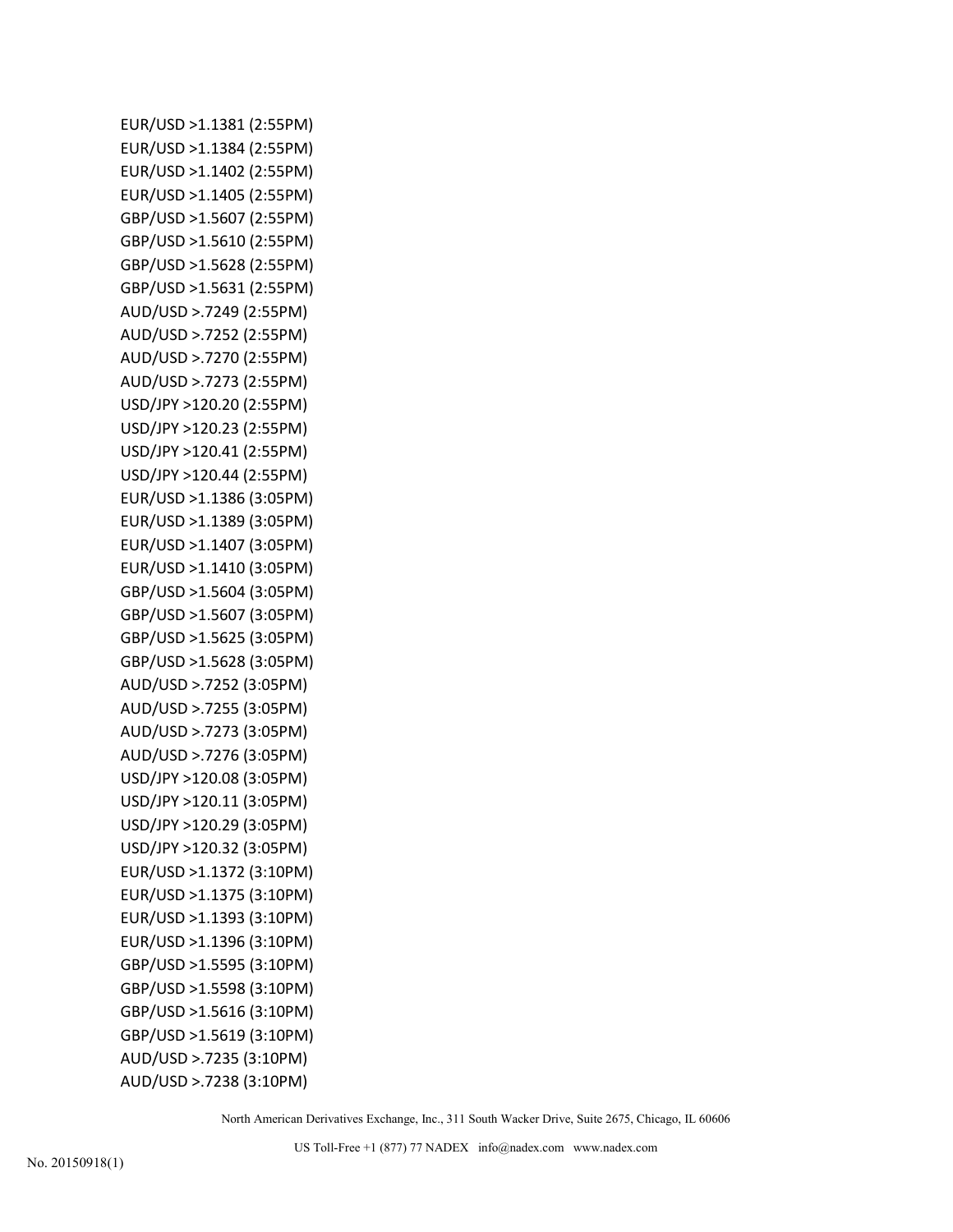AUD/USD >.7256 (3:10PM) AUD/USD >.7259 (3:10PM) USD/JPY >120.20 (3:10PM) USD/JPY >120.23 (3:10PM) USD/JPY >120.41 (3:10PM) USD/JPY >120.44 (3:10PM) EUR/USD >1.1374 (3:15PM) EUR/USD >1.1377 (3:15PM) EUR/USD >1.1395 (3:15PM) EUR/USD >1.1398 (3:15PM) GBP/USD >1.5591 (3:15PM) GBP/USD >1.5594 (3:15PM) GBP/USD >1.5612 (3:15PM) GBP/USD >1.5615 (3:15PM) AUD/USD >.7219 (3:15PM) AUD/USD >.7222 (3:15PM) AUD/USD >.7240 (3:15PM) AUD/USD >.7243 (3:15PM) USD/JPY >120.09 (3:15PM) USD/JPY >120.12 (3:15PM) USD/JPY >120.30 (3:15PM) USD/JPY >120.33 (3:15PM) EUR/USD >1.1382 (3:20PM) EUR/USD >1.1385 (3:20PM) EUR/USD >1.1403 (3:20PM) EUR/USD >1.1406 (3:20PM) GBP/USD >1.5595 (3:20PM) GBP/USD >1.5598 (3:20PM) GBP/USD >1.5616 (3:20PM) GBP/USD >1.5619 (3:20PM) AUD/USD >.7219 (3:20PM) AUD/USD >.7222 (3:20PM) AUD/USD >.7240 (3:20PM) AUD/USD >.7243 (3:20PM) USD/JPY >120.02 (3:20PM) USD/JPY >120.05 (3:20PM) USD/JPY >120.23 (3:20PM) USD/JPY >120.26 (3:20PM) EUR/USD >1.1393 (3:25PM) EUR/USD >1.1396 (3:25PM) EUR/USD >1.1414 (3:25PM) EUR/USD >1.1417 (3:25PM)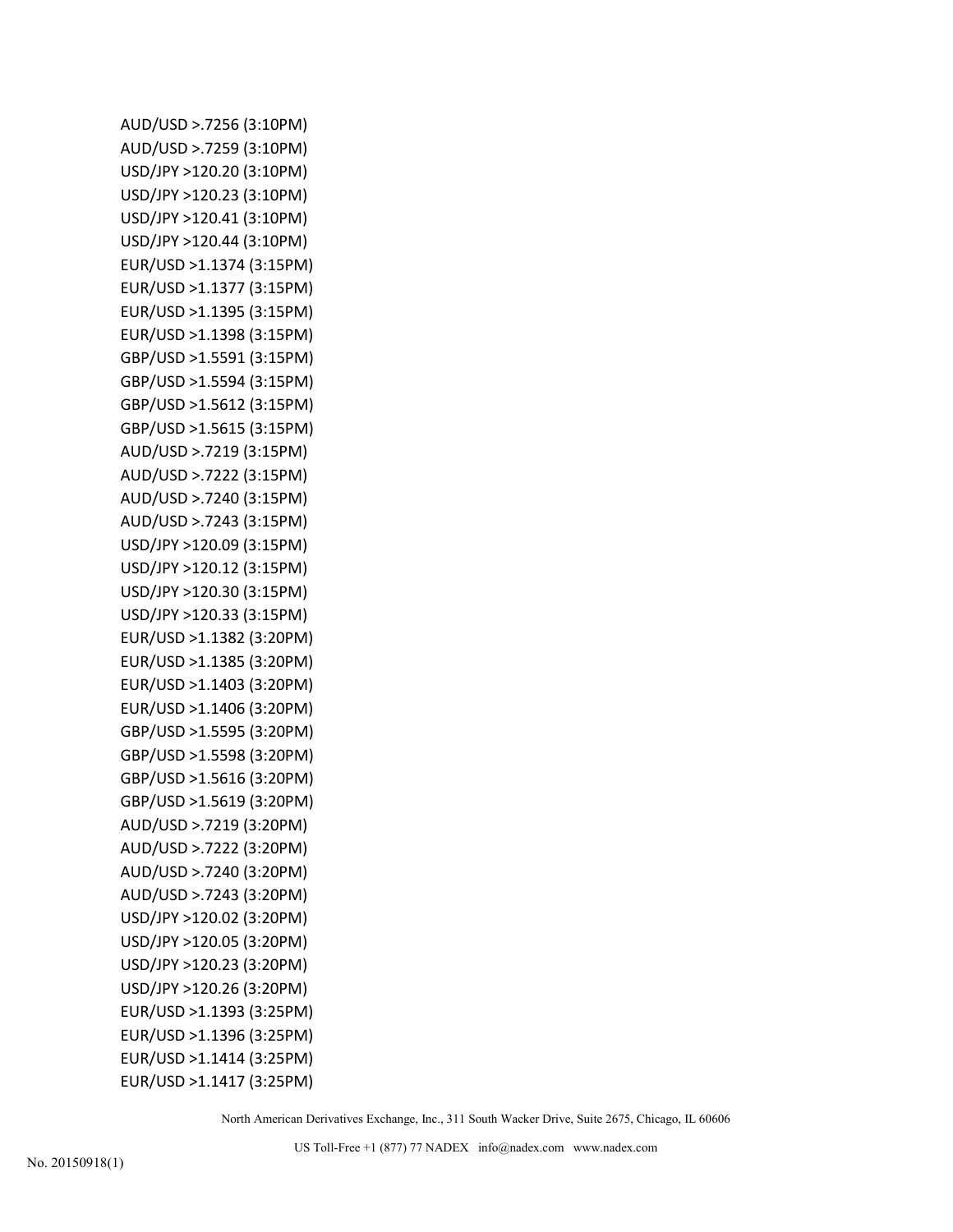GBP/USD >1.5597 (3:25PM) GBP/USD >1.5600 (3:25PM) GBP/USD >1.5618 (3:25PM) GBP/USD >1.5621 (3:25PM) AUD/USD >.7212 (3:25PM) AUD/USD >.7215 (3:25PM) AUD/USD >.7233 (3:25PM) AUD/USD >.7236 (3:25PM) USD/JPY >120.01 (3:25PM) USD/JPY >120.04 (3:25PM) USD/JPY >120.22 (3:25PM) USD/JPY >120.25 (3:25PM) EUR/USD >1.1397 (3:30PM) EUR/USD >1.1400 (3:30PM) EUR/USD >1.1418 (3:30PM) EUR/USD >1.1421 (3:30PM) GBP/USD >1.5595 (3:30PM) GBP/USD >1.5598 (3:30PM) GBP/USD >1.5616 (3:30PM) GBP/USD >1.5619 (3:30PM) AUD/USD >.7182 (3:30PM) AUD/USD >.7185 (3:30PM) AUD/USD >.7203 (3:30PM) AUD/USD >.7206 (3:30PM) USD/JPY >119.80 (3:30PM) USD/JPY >119.83 (3:30PM) USD/JPY >120.01 (3:30PM) USD/JPY >120.04 (3:30PM) EUR/USD >1.1391 (3:35PM) EUR/USD >1.1394 (3:35PM) EUR/USD >1.1412 (3:35PM) EUR/USD >1.1415 (3:35PM) GBP/USD >1.5586 (3:35PM) GBP/USD >1.5589 (3:35PM) GBP/USD >1.5607 (3:35PM) GBP/USD >1.5610 (3:35PM) AUD/USD >.7176 (3:35PM) AUD/USD >.7179 (3:35PM) AUD/USD >.7197 (3:35PM) AUD/USD >.7200 (3:35PM) USD/JPY >119.87 (3:35PM) USD/JPY >119.90 (3:35PM)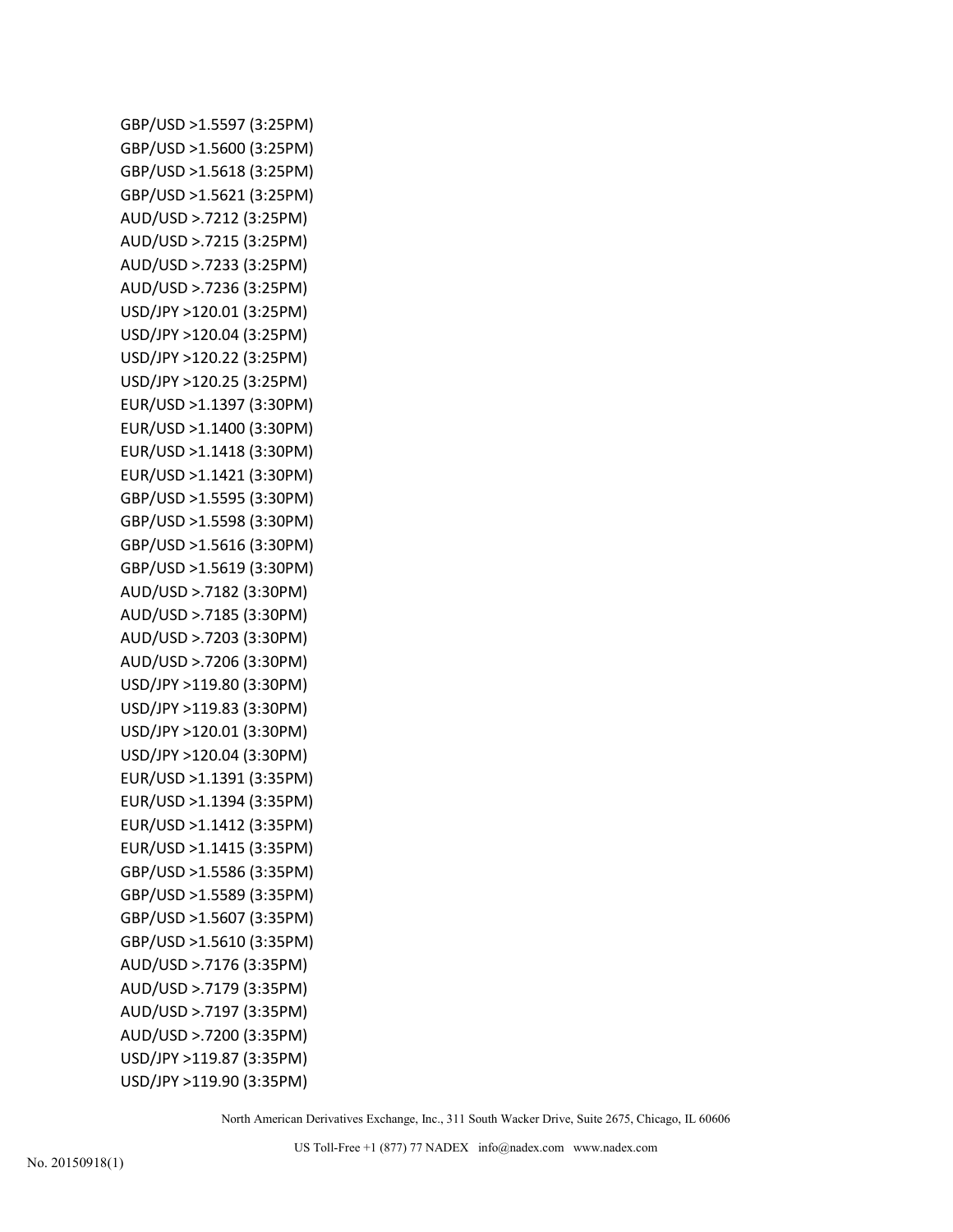USD/JPY >120.08 (3:35PM) USD/JPY >120.11 (3:35PM) EUR/USD >1.1409 (3:40PM) EUR/USD >1.1412 (3:40PM) EUR/USD >1.1430 (3:40PM) EUR/USD >1.1433 (3:40PM) GBP/USD >1.5597 (3:40PM) GBP/USD >1.5600 (3:40PM) GBP/USD >1.5618 (3:40PM) GBP/USD >1.5621 (3:40PM) AUD/USD >.7191 (3:40PM) AUD/USD >.7194 (3:40PM) AUD/USD >.7212 (3:40PM) AUD/USD >.7215 (3:40PM) USD/JPY >119.86 (3:40PM) USD/JPY >119.89 (3:40PM) USD/JPY >120.07 (3:40PM) USD/JPY >120.10 (3:40PM) EUR/USD >1.1411 (3:45PM) EUR/USD >1.1414 (3:45PM) EUR/USD >1.1432 (3:45PM) EUR/USD >1.1435 (3:45PM) GBP/USD >1.5600 (3:45PM) GBP/USD >1.5603 (3:45PM) GBP/USD >1.5621 (3:45PM) GBP/USD >1.5624 (3:45PM) AUD/USD >.7188 (3:45PM) AUD/USD >.7191 (3:45PM) AUD/USD >.7209 (3:45PM) AUD/USD >.7212 (3:45PM) USD/JPY >119.83 (3:45PM) USD/JPY >119.86 (3:45PM) USD/JPY >120.04 (3:45PM) USD/JPY >120.07 (3:45PM) EUR/USD >1.1421 (3:50PM) EUR/USD >1.1424 (3:50PM) EUR/USD >1.1442 (3:50PM) EUR/USD >1.1445 (3:50PM) GBP/USD >1.5582 (3:50PM) GBP/USD >1.5585 (3:50PM) GBP/USD >1.5603 (3:50PM) GBP/USD >1.5606 (3:50PM)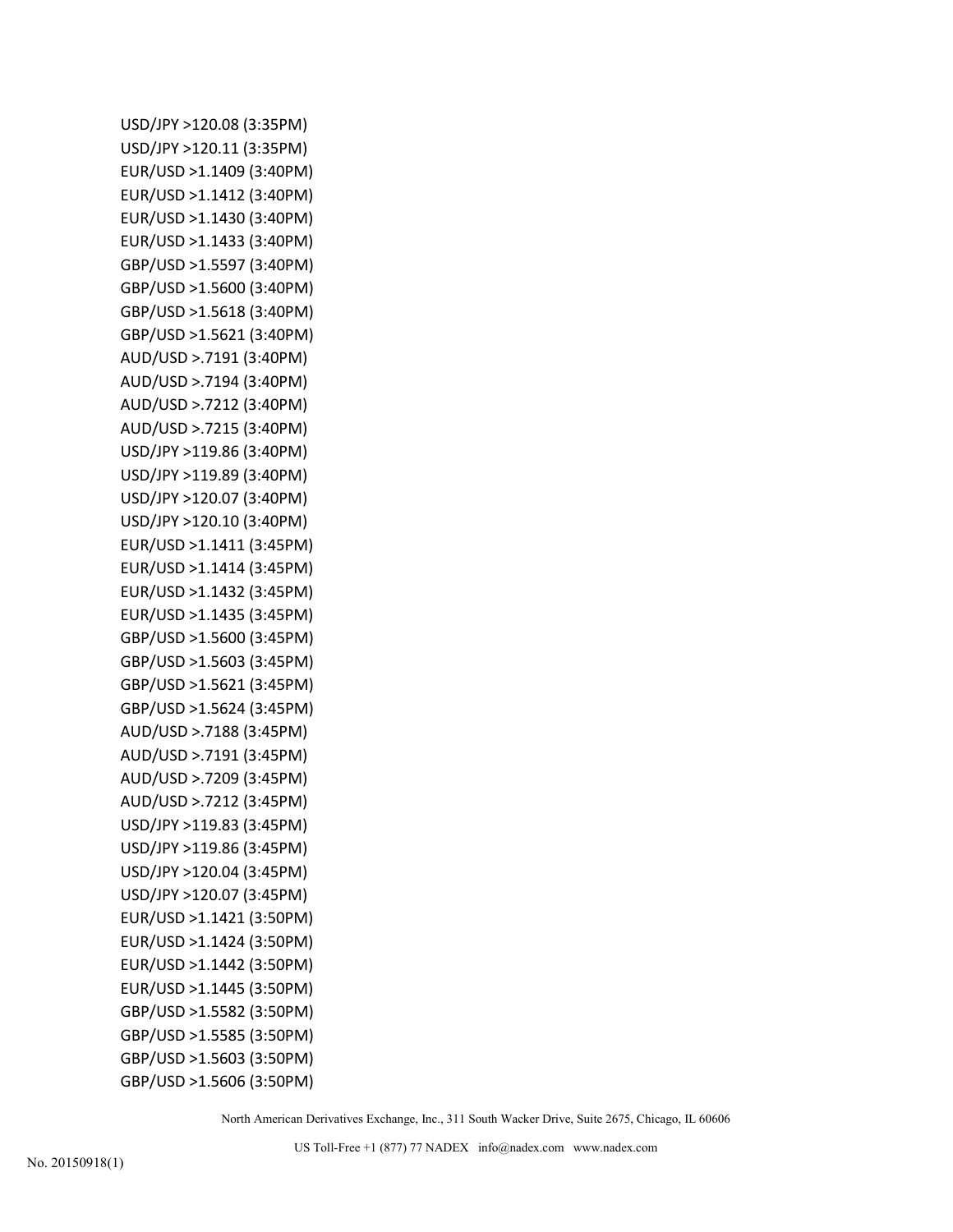AUD/USD >.7189 (3:50PM) AUD/USD >.7192 (3:50PM) AUD/USD >.7210 (3:50PM) AUD/USD >.7213 (3:50PM) USD/JPY >119.85 (3:50PM) USD/JPY >119.88 (3:50PM) USD/JPY >120.06 (3:50PM) USD/JPY >120.09 (3:50PM) EUR/USD >1.1419 (3:55PM) EUR/USD >1.1422 (3:55PM) EUR/USD >1.1440 (3:55PM) EUR/USD >1.1443 (3:55PM) GBP/USD >1.5580 (3:55PM) GBP/USD >1.5583 (3:55PM) GBP/USD >1.5601 (3:55PM) GBP/USD >1.5604 (3:55PM) AUD/USD >.7182 (3:55PM) AUD/USD >.7185 (3:55PM) AUD/USD >.7203 (3:55PM) AUD/USD >.7206 (3:55PM) USD/JPY >119.85 (3:55PM) USD/JPY >119.88 (3:55PM) USD/JPY >120.06 (3:55PM) USD/JPY >120.09 (3:55PM)

## **Daily US SmallCap 2000 Binary Contracts Added September 18, 2015**

US SmallCap 2000 (Dec) >1133.0 (4:15PM) US SmallCap 2000 (Dec) >1153.0 (4:15PM) US SmallCap 2000 (Dec) >1151.0 (4:15PM) US SmallCap 2000 (Dec) >1149.0 (4:15PM) US SmallCap 2000 (Dec) >1147.0 (4:15PM) US SmallCap 2000 (Dec) >1145.0 (4:15PM) US SmallCap 2000 (Dec) >1143.0 (4:15PM) US SmallCap 2000 (Dec) >1141.0 (4:15PM) US SmallCap 2000 (Dec) >1139.0 (4:15PM) US SmallCap 2000 (Dec) >1137.0 (4:15PM) US SmallCap 2000 (Dec) >1135.0 (4:15PM)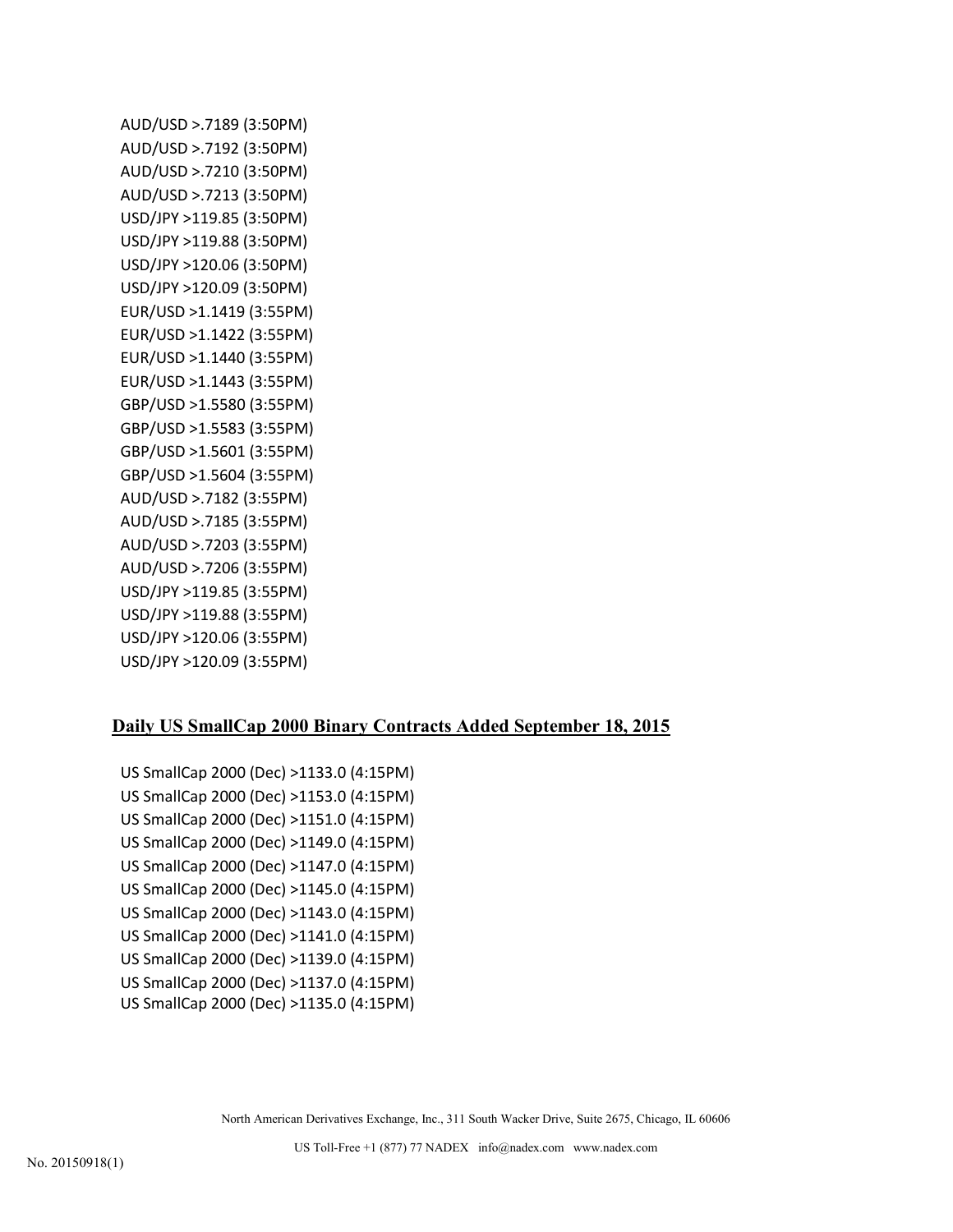## **Daily US Tech 100 Binary Contracts Added September 18, 2015**

US Tech 100 (Dec) >4248 (4:15PM) US Tech 100 (Dec) >4324 (4:15PM) US Tech 100 (Dec) >4320 (4:15PM) US Tech 100 (Dec) >4316 (4:15PM) US Tech 100 (Dec) >4312 (4:15PM) US Tech 100 (Dec) >4308 (4:15PM) US Tech 100 (Dec) >4304 (4:15PM) US Tech 100 (Dec) >4300 (4:15PM) US Tech 100 (Dec) >4296 (4:15PM) US Tech 100 (Dec) >4292 (4:15PM) US Tech 100 (Dec) >4288 (4:15PM) US Tech 100 (Dec) >4284 (4:15PM) US Tech 100 (Dec) >4280 (4:15PM) US Tech 100 (Dec) >4276 (4:15PM) US Tech 100 (Dec) >4272 (4:15PM) US Tech 100 (Dec) >4268 (4:15PM) US Tech 100 (Dec) >4264 (4:15PM) US Tech 100 (Dec) >4260 (4:15PM) US Tech 100 (Dec) >4256 (4:15PM) US Tech 100 (Dec) >4252 (4:15PM)

#### **Daily Wall Street 30 Binary Contracts Added September 18, 2015**

Wall St 30 (Dec) >15980 (4:15PM) Wall St 30 (Dec) >16360 (4:15PM) Wall St 30 (Dec) >16340 (4:15PM) Wall St 30 (Dec) >16320 (4:15PM) Wall St 30 (Dec) >16300 (4:15PM) Wall St 30 (Dec) >16280 (4:15PM) Wall St 30 (Dec) >16260 (4:15PM) Wall St 30 (Dec) >16240 (4:15PM) Wall St 30 (Dec) >16220 (4:15PM) Wall St 30 (Dec) >16200 (4:15PM) Wall St 30 (Dec) >16180 (4:15PM) Wall St 30 (Dec) >16160 (4:15PM) Wall St 30 (Dec) >16140 (4:15PM) Wall St 30 (Dec) >16120 (4:15PM) Wall St 30 (Dec) >16100 (4:15PM) Wall St 30 (Dec) >16080 (4:15PM) Wall St 30 (Dec) >16060 (4:15PM)